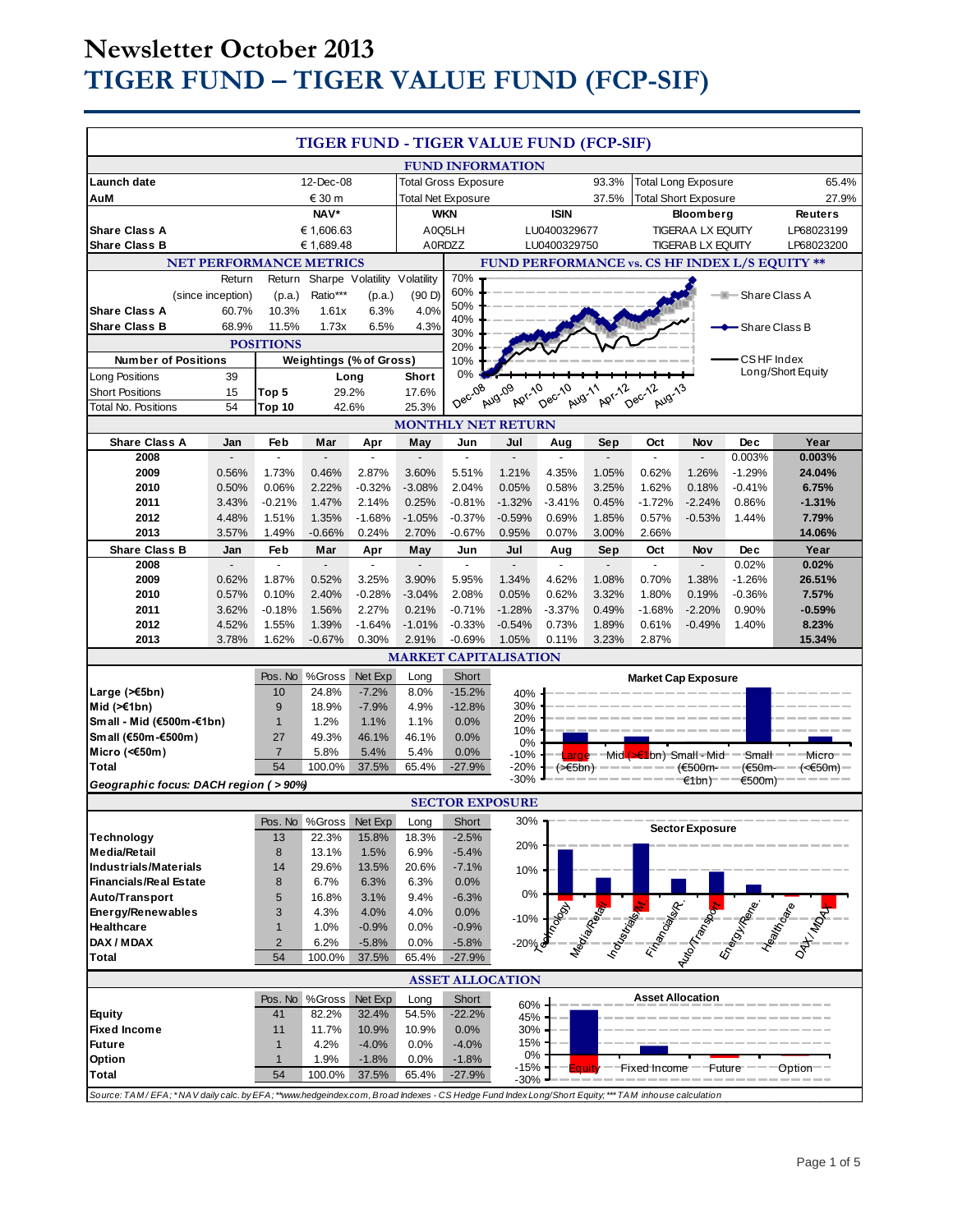## **Tiger Value Fund – October 2013**

## **O Returns: +2.66% (class A)/+2.87% (class B)**

In October, the Tiger Value Fund had a positive net return of 2.66% for share class A and 2.87% for share class B, making a cumulative net return of  $+14.06\%/+15.34\%$  in the year-to-date and  $+60.7\%/+68.9\%$  since inception (share class A/B).

### **O Commentary: Cautious stance - low net adj. exposure of 26.6%**

In October we continued to reduce our net adjusted exposure from 37.9% to 26.6% (37.5% incl. 10.9% fixed income linked investments) by the end of the month. We booked profits and losses on various long positions and selectively added new single short positions as well as a 4% short position in the MDAX Future. The Fund's monthly volatility was at  $6.3\%/6.5\%$  (class A and B) since inception and the daily volatility (90 days) was at  $4.0\%/4.3\%$  (class A and B), down from around 5% at the beginning of the year; this compares to an average net return of 10.3%/11.5% p.a. resulting in a Sharpe ratio of 1.61x and 1.73x (class A and B).

Our key performance contributors have been Francotyp-Postalia (+76bp), Centrotec Sustainable (+68bp), Phoenix Solar (+57bp), PVA Tepla (+64bp), Bet-at-home (+24bp) and Tomorrow Focus (+23bp). Francotyp profited from a roadshow and the increased investor interest as the company's German De-Mail offer may add a double-digit amount in revenues at >30% EBIT margin in a couple of years vs. the 7.5% EBIT margin for its traditional franking machine business. Furthermore we expect Francotyp to report sound Q3 numbers mid of November. Although we are still positive on Phoenix Solar we have booked substantial profits as the stock already has rallied > 400% this year and around 275% from our entry level. We also booked nearly half of our profits in Centrotec Sustainable as the stock had spiked to more than 30%, after Germany's upper house of parliament ("Bundesrat") had passed the second directive on energy saving. Centrotec, with its brand "*WOLF*", is among the top 4 players for central heating boilers in Germany and will profit significantly from the new directive which will require the replacement of around 5.5m central heating boilers.

On the negative side we didn't have any significant loss making long positions > 15bp. Our single short and hedging positions burdened the Fund performance by 98bp in October.

## **O Outlook: Increased signs of froth**

While we did see some increase in volatility surrounding the US debt ceiling showdown, the market was surprisingly resilient during October. The continued large liquidity injections by the Federal Reserve as well as significant asset inflows into US and European equity funds have certainly helped. Monthly equity inflows into Europe hit the highest level since 2007 in August and the inflows have continued in September and October.

Notwithstanding this market resilience there are several reasons to be cautious about further upside:

1. The recent improvement in EU PMI's have stalled in the last 2 months and Eurozone unemployment hit a record high (12.5%) and inflation fell to a post-crisis low at 0.7% last week.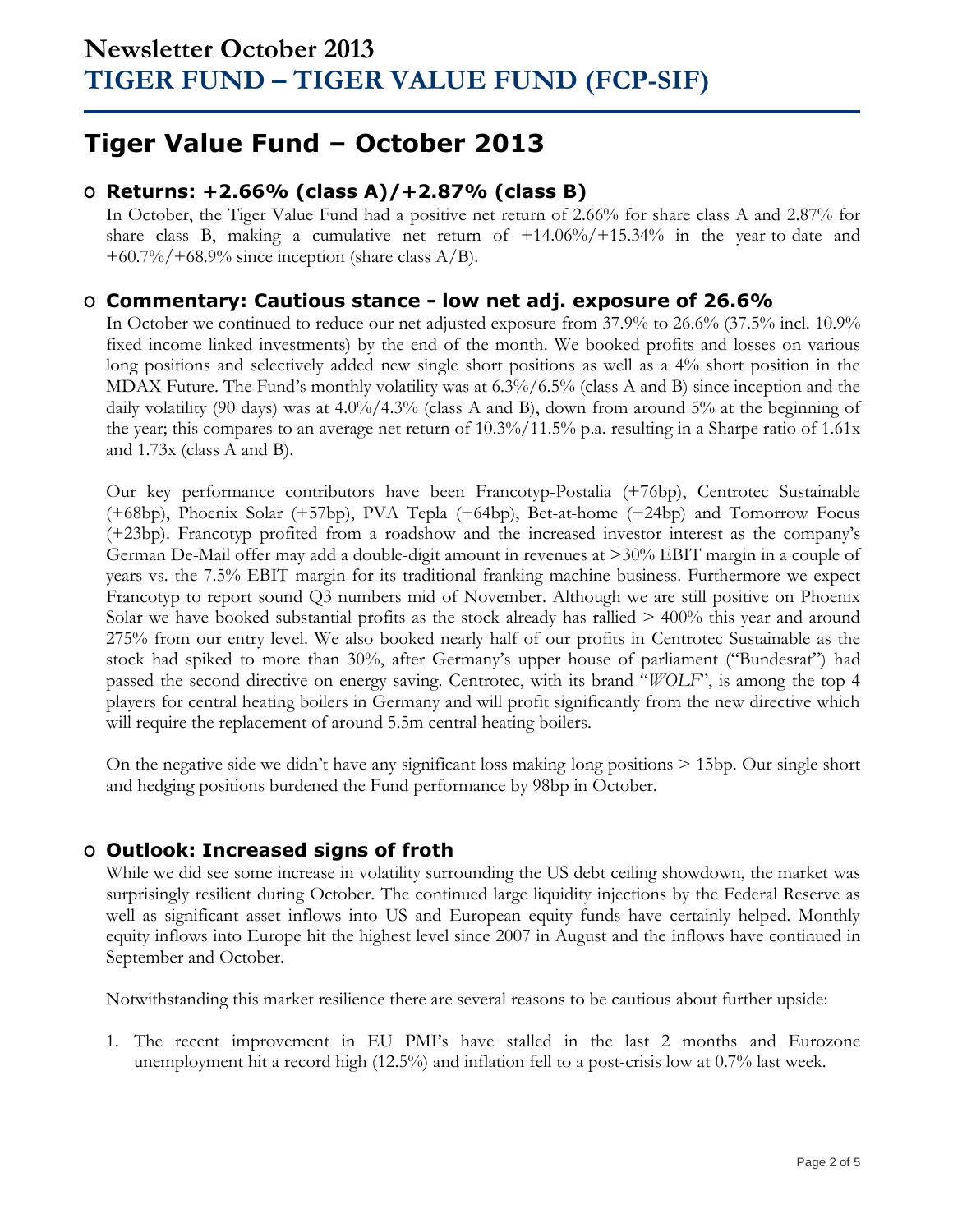## **Newsletter October 2013 TIGER FUND – TIGER VALUE FUND (FCP-SIF)**

- 2. Q3 earnings expectations for Stoxx Europe 600 (the broadest European equity index) has fallen from -4% year-on-year to -13%. Full year 2013 is now expected at -2% vs. +6% at the beginning of Q2.
- 3. Investor sentiment is now at record highs again signaling investor euphoria
- 4. According to the most recent BofA Merrill Lynch Fund Manager Survey, investors are now the most overweight European equities since 2007 with 43% overweight vs. around 10% underweight at the beginning of the year.

So while we are entering a seasonally strong period which may continue to support share prices there are increasing signs of froth in the market especially with the DAX +18.5% and Stoxx Europe 600 +15.3% despite a continued lackluster earnings trend.

Consequently we have lowered the net exposure of the Fund further to 26.6%, the lowest level of the year as we have continued to take profits on many of our long ideas and as the risk/reward ratio have become less attractive for many of these positions. Nevertheless, as before, we stand ready to benefit from any potential market volatility in the months ahead.

## *The Tiger Value Fund Desk, 4 th November 2013*

 **Matthias Rutsch Marc Schädler Peter Irblad**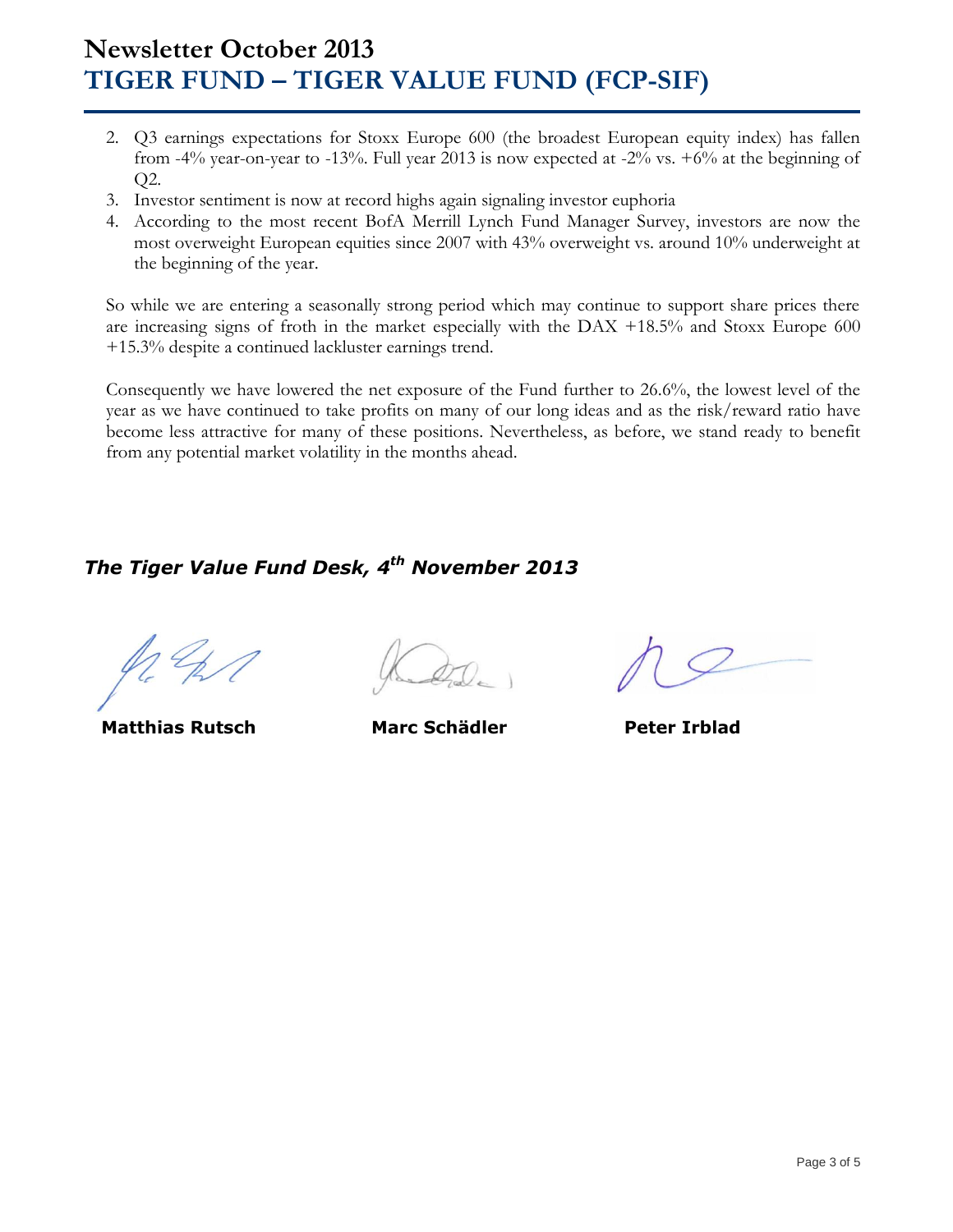#### **Objectives**

The objective is to identify undervalued companies with external catalysts and/or initiate pro-active measures to create shareholder value. The fund aims for a 5 year return of 10-15% p.a. with strong focus on capital preservation.

#### **Investment Strategy**

The Investment Advisor is a fundamental long-short equity stock-picker. The fund seeks undervalued small and midcap companies where a number of issues, which in our opinion can be improved, are sub-optimizing the company's public market value. For each position we perform a detailed research process including a 360 degree research approach and 10 point scoring system.

The managers foresee a direct dialog with the company as well as with other shareholders to support management to initiate value creating measures. Their partner network i.e. other shareholders, consultants, sector experts, media etc. will help to impact positive change.

The fund intends to engage in 20-30 long investments with a target net long exposure of around 50%. The geographic focus is likely to be Germany, Switzerland and Austria.

| <b>Fund Information</b>   |                             | <b>Fee Structure and Risk Management</b> |                           |
|---------------------------|-----------------------------|------------------------------------------|---------------------------|
| Currency                  | <b>EUR</b>                  | Admin/Custodian Fee                      | Up to 0.49%               |
| Legal Entity              | <b>FCP-SIF</b>              | Advisory (Mgmt) Fee                      |                           |
| <b>Fund Domicile</b>      | Luxembourg                  | Share Class A                            | $2.0\%$                   |
| <b>Fund Structure</b>     | Open-ended multi-class      | Share Class B                            | 1.5%                      |
| Style mandate             | Long/Short and Active Value | Performance Fee                          |                           |
| <b>Investment Minimum</b> |                             | Share Class A                            | 20%                       |
| Share Class A             | € 125,000                   | Share Class B                            | 15%                       |
| Share Class B             | € 5,000,000                 | Hurdle Rate                              | None                      |
| Sub. Frequency            | Monthly                     | High Water Mark                          | <b>Yes</b>                |
| Red. Frequency            | Monthly                     | Eligible Investors                       | See Issue Document        |
| <b>Redemption Notice</b>  |                             | Leverage                                 | Maximum 200% of NAV       |
| Share Class A             | 3 months                    | Fund Benchmark                           | DJ CS HF Index L/S Equity |
| Share Class B             | 6 months                    |                                          |                           |

Investors: Sales documents may not be forwarded to investors other than those who meet the 'experienced investor' requirements under the Law of 2007.

#### **Fund Advisor Details and Service Providers**

| <b>Investment Manager</b>     | Alceda Fund Management SA, Phone: +352 248 329-1                                                                               |
|-------------------------------|--------------------------------------------------------------------------------------------------------------------------------|
| <b>Investment Advisor</b>     | Tiger Asset Management GmbH                                                                                                    |
| Contact                       | Matthias Rutsch, Phone: +41 41 500 33-46<br>Peter Irblad, Phone: +41 41 500 33-45<br>Marc Schädler, Phone: +49 40 226 32 35-11 |
| Sub-Advisor                   | PHZ Privat- und Handelsbank Zürich AG                                                                                          |
| Contact                       | Phone: +41 43 443 71-00                                                                                                        |
| <b>Prime Broker/Custodian</b> | SEB AB / SEB SA                                                                                                                |
| <b>Administrator</b>          | European Fund Administration SA                                                                                                |
| <b>Auditor</b>                | PriceWaterhouseCoopers                                                                                                         |